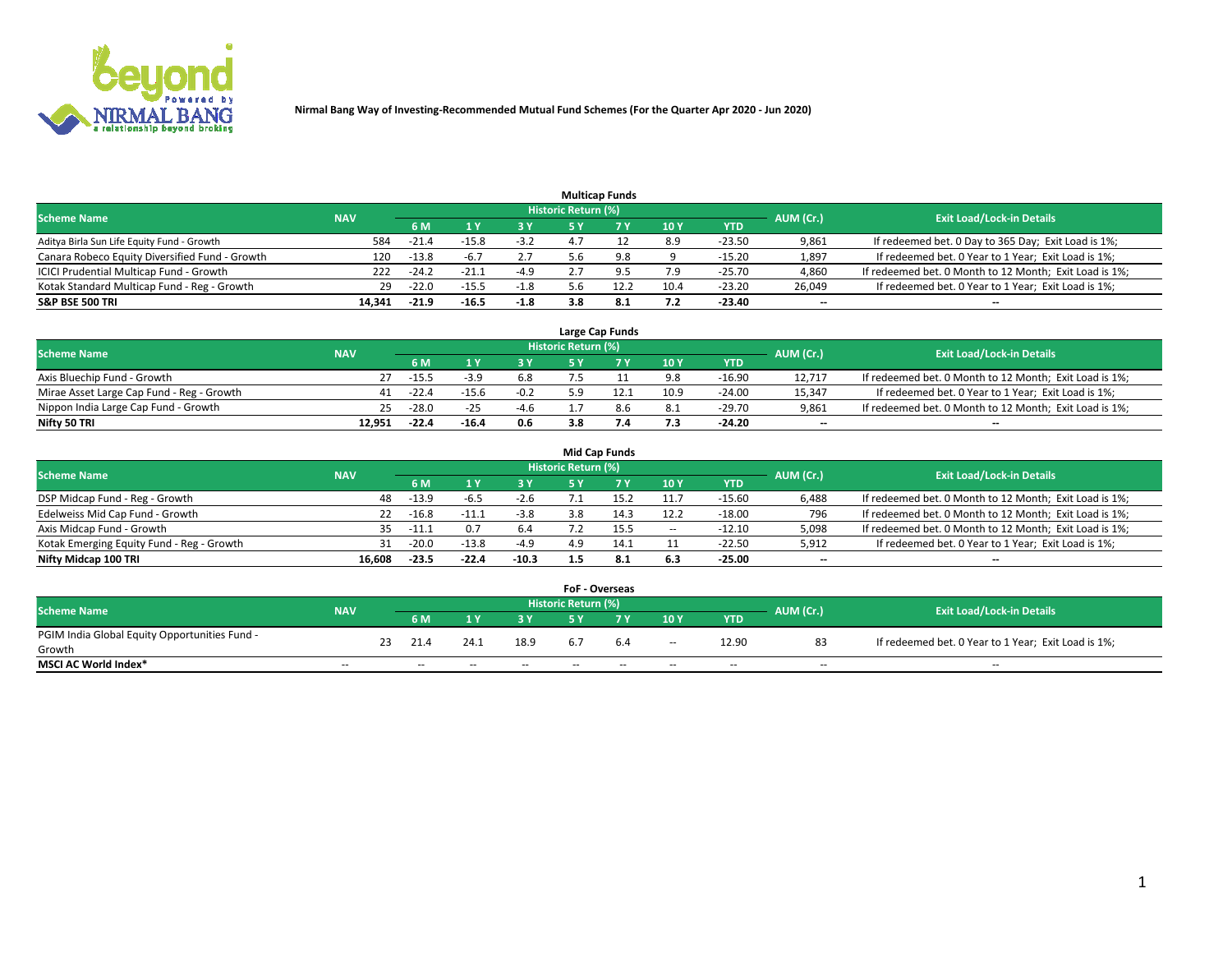

|                                                  |            |         |         |        |                     | Large & Midcap |      |            |           |                                                        |
|--------------------------------------------------|------------|---------|---------|--------|---------------------|----------------|------|------------|-----------|--------------------------------------------------------|
| <b>Scheme Name</b>                               | <b>NAV</b> |         |         |        | Historic Return (%) |                |      |            | AUM (Cr.) | <b>Exit Load/Lock-in Details</b>                       |
|                                                  |            | 6 M     |         |        |                     |                | 10Y  | <b>YTD</b> |           |                                                        |
| Canara Robeco Emerging Equities - Growth         | 80         | $-15.$  | - 1     | -1.9   |                     |                | 14.8 | $-17.40$   | 4,846     | If redeemed bet. 0 Year to 1 Year; Exit Load is 1%;    |
| Invesco India Growth Opportunities Fund - Growth | 29         | $-20.0$ | -11     |        |                     |                | 9.5  | $-21.30$   | 2,282     | If redeemed bet. 0 Year to 1 Year; Exit Load is 1%;    |
| Sundaram Large and Mid Cap Fund - Reg - Growth   | 27         | $-26.0$ | $-17.5$ | $-2.2$ |                     | 10.5           |      | $-26.50$   | 1,013     | If redeemed bet. 0 Month to 12 Month; Exit Load is 1%; |
| Principal Emerging Bluechip Fund - Growth        | 87         | -17.4   | - 1     | $-2.9$ | : വ                 | 15.1           | 11.5 | $-19.00$   | 1,822     | If redeemed bet. 0 Day to 365 Days; Exit Load is 1%;   |
| NIFTY Large Midcap 250 TRI                       | 5.730      | $-21.1$ | $-16.4$ | $-2.8$ | 4.5                 | 9.8            | 8.2  | $-22.80$   | $-$       | $\overline{\phantom{a}}$                               |

|                                  |            |         |         |        |                     | <b>Focused Funds</b> |        |          |                          |                                                        |
|----------------------------------|------------|---------|---------|--------|---------------------|----------------------|--------|----------|--------------------------|--------------------------------------------------------|
| <b>Scheme Name</b>               | <b>NAV</b> |         |         |        | Historic Return (%) |                      |        |          | AUM (Cr.)                | <b>Exit Load/Lock-in Details</b>                       |
|                                  |            | 6 M     |         |        |                     |                      | 10Y    | YTD      |                          |                                                        |
| Axis Focused 25 Fund - Growth    | 24         | $-19.6$ | $-1.6$  |        |                     | 10.8                 | $\sim$ | $-20.70$ | 9,493                    | If redeemed bet. 0 Month to 12 Month; Exit Load is 1%; |
| SBI Focused Equity Fund - Growth | 125        | $-16.8$ |         |        |                     |                      | 13.3   | $-18.70$ | 7,968                    | If redeemed bet. 0 Year to 1 Year; Exit Load is 1%;    |
| <b>S&amp;P BSE 500 TRI</b>       | 14.341     | $-21.9$ | $-16.5$ | $-1.8$ |                     |                      | 7.2    | $-23.40$ | $\overline{\phantom{a}}$ | $\overline{\phantom{a}}$                               |

|                                             |            |           |                                  |         | <b>Small Cap Funds</b> |      |            |       |                                                     |
|---------------------------------------------|------------|-----------|----------------------------------|---------|------------------------|------|------------|-------|-----------------------------------------------------|
| <b>Scheme Name</b>                          | <b>NAV</b> | AUM (Cr.) | <b>Exit Load/Lock-in Details</b> |         |                        |      |            |       |                                                     |
|                                             |            | 6 M       |                                  | 3 Y     |                        | 10Y  | <b>YTD</b> |       |                                                     |
| HDFC Small Cap Fund - Growth                |            | $-29.0$   | $-33.1$                          | $-9.1$  | 8.6                    |      | $-28.80$   | 6,835 | If redeemed bet. 0 Year to 1 Year; Exit Load is 1%; |
| L&T Emerging Businesses Fund - Reg - Growth | 16         | $-29.8$   | $-31.1$                          | $-11.7$ | $\sim$                 | $-$  | $-30.30$   | 4,268 | If redeemed bet. 0 Year to 1 Year; Exit Load is 1%; |
| SBI Small Cap Fund - Growth                 | 43         | $-19.6$   | $-12.8$                          | $-0.1$  | 19 <sub>2</sub>        | 15.3 | $-19.70$   | 3,280 | If redeemed bet. 0 Year to 1 Year; Exit Load is 1%; |
| Nifty Smallcap 100 TRI                      | 4.789      | $-31.9$   | $-35.5$                          | $-19$   |                        | 1.9  | $-33.20$   | $- -$ | $\overline{\phantom{a}}$                            |

| ELSS Schemes (Tax Saving u/s 80-C)           |            |         |         |                            |           |        |        |            |                          |                                  |  |  |  |
|----------------------------------------------|------------|---------|---------|----------------------------|-----------|--------|--------|------------|--------------------------|----------------------------------|--|--|--|
| <b>Scheme Name</b>                           | <b>NAV</b> |         |         | <b>Historic Return (%)</b> |           |        |        |            | AUM (Cr.)                | <b>Exit Load/Lock-in Details</b> |  |  |  |
|                                              |            | 6 M     |         | 3 Y                        | <b>5Y</b> | 7 Y    | 10Y    | <b>YTD</b> |                          |                                  |  |  |  |
| Aditya Birla Sun Life Tax Relief 96 - Growth | 26         | $-16.2$ | $-11.9$ | $-0.4$                     | 4.8       | 12.5   | 9.1    | $-17.90$   | 9,372                    | Nil                              |  |  |  |
| Axis Long Term Equity Fund - Growth          | 40         | $-18.1$ | $-6.2$  | 3.4                        |           |        | 13.9   | $-18.80$   | 19,632                   | Nil                              |  |  |  |
| Canara Robeco Equity Tax Saver Fund - Growth | 59         | $-13.1$ | $-6.2$  | 2.6                        | 5.7       | 10.5   | 9.3    | $-14.50$   | 941                      | Nil                              |  |  |  |
| Invesco India Tax Plan - Growth              | 44         | $-17.5$ | $-9.6$  | 0.8                        | 5.2       |        | 10.6   | $-18.90$   | 930                      | Nil                              |  |  |  |
| Mirae Asset Tax Saver Fund - Reg - Growth    | 15         | $-21.1$ | $-12.1$ | 1.1                        | $\sim$    | $\sim$ | $\sim$ | $-22.70$   | 3,184                    | Nil                              |  |  |  |
| <b>S&amp;P BSE 200 TRI</b>                   | 4.671      | $-21.6$ | $-15.5$ | -0.7                       | 4.1       | 8.2    | 7.5    | $-23.10$   | $\overline{\phantom{a}}$ | $- -$                            |  |  |  |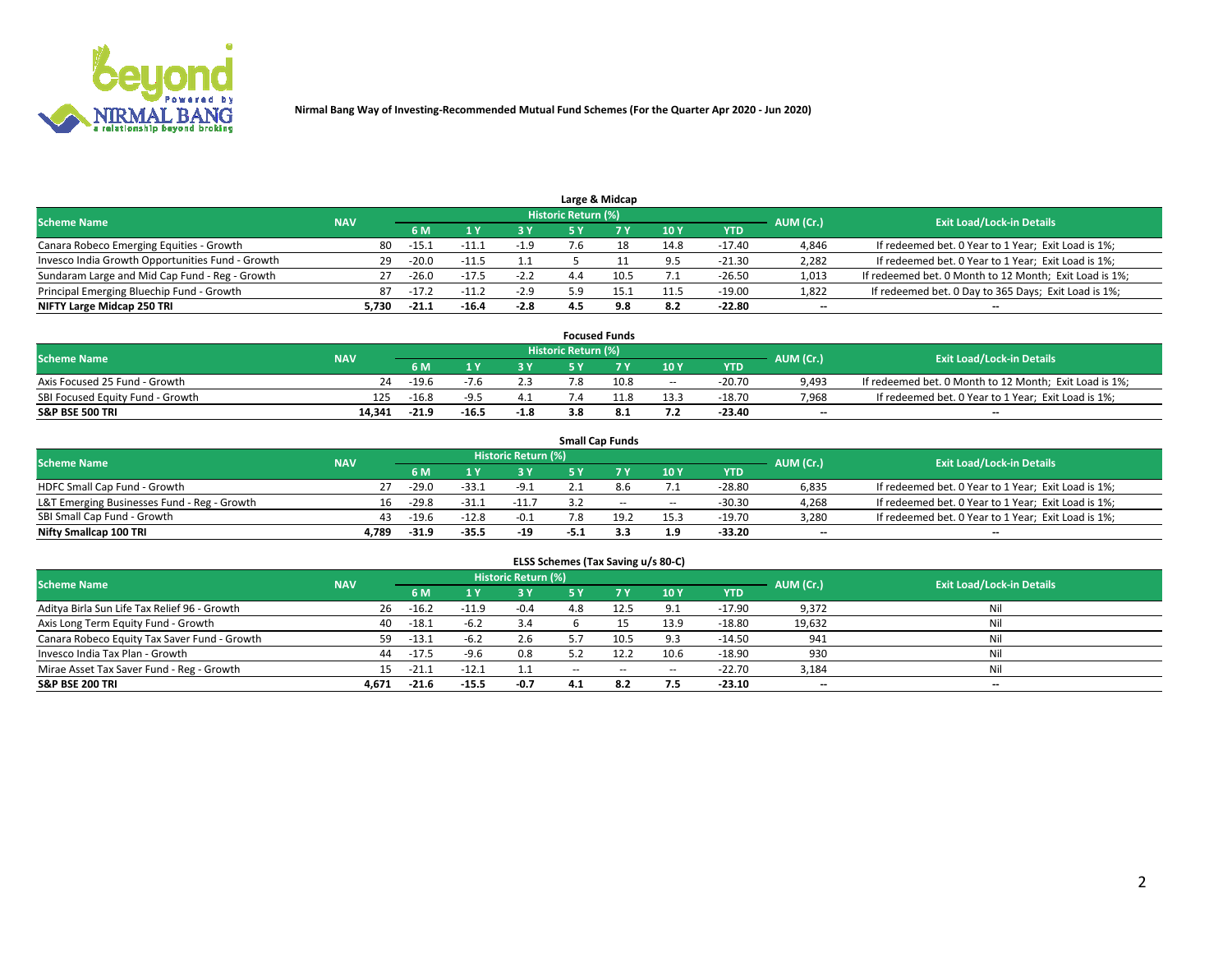

| <b>Contra/Value Fund</b>                  |            |           |                                  |        |     |      |                 |            |       |                                                     |  |  |  |  |
|-------------------------------------------|------------|-----------|----------------------------------|--------|-----|------|-----------------|------------|-------|-----------------------------------------------------|--|--|--|--|
| <b>Scheme Name</b>                        | <b>NAV</b> | AUM (Cr.) | <b>Exit Load/Lock-in Details</b> |        |     |      |                 |            |       |                                                     |  |  |  |  |
|                                           |            | 6 M       |                                  | 3 Y    |     |      | 10 <sub>V</sub> | <b>YTD</b> |       |                                                     |  |  |  |  |
| Kotak India EQ Contra Fund - Reg - Growth | 42         | $-22.3$   | -17.1                            | 0.5    |     |      | 7.6             | $-23.70$   | 726   | If redeemed bet. 0 Year to 1 Year; Exit Load is 1%; |  |  |  |  |
| Invesco India Contra Fund - Growth        | 40         | $-17.5$   | $-12.3$                          | 0.5    |     | 13.8 | 10.3            | $-19.00$   | 4,274 | If redeemed bet. 0 Year to 1 Year; Exit Load is 1%; |  |  |  |  |
| UTI Value Opportunities Fund - Growth     | 51         | $-18.8$   | $-12.9$                          | $-1.5$ |     |      | 7.8             | $-21.30$   | 3,763 | If redeemed bet. 0 Year to 1 Year; Exit Load is 1%; |  |  |  |  |
| Nippon India Value Fund - Growth          | 57         | $-23.4$   | $-19.4$                          | $-4.8$ |     | яq   | 7.1             | $-24.80$   | 2,463 | If redeemed bet. 0 Year to 1 Year; Exit Load is 1%; |  |  |  |  |
| <b>S&amp;P BSE 500 TRI</b>                | 14,341     | $-21.9$   | $-16.5$                          | $-1.8$ | 3.8 |      | 7.2             | $-23.40$   | $- -$ | $\sim$                                              |  |  |  |  |

|                                                                           |            |         |         |                            |     | Sector/Thematic |                   |          |           |                                                        |
|---------------------------------------------------------------------------|------------|---------|---------|----------------------------|-----|-----------------|-------------------|----------|-----------|--------------------------------------------------------|
| <b>Scheme Name</b>                                                        | <b>NAV</b> |         |         | <b>Historic Return (%)</b> |     |                 |                   |          | AUM (Cr.) | <b>Exit Load/Lock-in Details</b>                       |
|                                                                           |            | 6 M     |         | 3 Y                        | 5 Y |                 | 10Y               | YTD      |           |                                                        |
| Canara Robeco Consumer Trends Fund - Reg -<br>Growth                      | 36         | $-16.5$ | $-4.1$  | 3.3                        | 8   | 11.9            | 11.5              | $-16.30$ | 351       | If redeemed bet. 0 Year to 1 Year; Exit Load is 1%;    |
| Mirae Asset Great Consumer Fund - Growth                                  | 29         | $-22.1$ | $-11.9$ | 1.7                        | 5.7 | 11.6            | $\hspace{0.05cm}$ | $-22.70$ | 865       | If redeemed bet. 0 Year to 1 Year; Exit Load is 1%;    |
| <b>ICICI Prudential Technology Fund - Growth</b>                          | 50         | $-12.5$ | $-13.3$ | 7.3                        | 5.5 | 14.3            | 12.9              | $-13.50$ | 349       | If redeemed bet. 0 Day to 15 Day; Exit Load is 1%;     |
| Nippon India Pharma Fund - Growth                                         | 180        | 22.3    | 26.2    | 11.4                       | 6.7 | 14.4            | 13.9              | 18.60    | 2,851     | If redeemed bet. 0 Year to 1 Year; Exit Load is 1%;    |
| BNP Paribas India Consumption Fund - Reg - Growth                         | 11         | -11.6   | 2.1     | $\sim$                     |     |                 | $\sim$            | $-13.30$ | 491       | If redeemed bet. 0 Month to 12 Month; Exit Load is 1%; |
| ICICI Prudential Banking and Financial Services Fund -<br>Retail - Growth | 42         | $-37.8$ | $-33.5$ | $-8.9$                     | 3.5 | 9.5             | 10                | $-40.10$ | 2,716     | If redeemed bet. 0 Day to 15 Day; Exit Load is 1%;     |
| <b>S&amp;P BSE 500 TRI</b>                                                | 14.341     | $-21.9$ | $-16.5$ | $-1.8$                     | 3.8 | -8.1            | 7.2               | $-23.40$ | $- -$     | $\overline{\phantom{a}}$                               |

| <b>Dynamic Asset Allocation Funds</b>                      |            |         |         |                            |            |     |        |            |           |                                                          |  |  |  |
|------------------------------------------------------------|------------|---------|---------|----------------------------|------------|-----|--------|------------|-----------|----------------------------------------------------------|--|--|--|
| <b>Scheme Name</b>                                         | <b>NAV</b> |         |         | <b>Historic Return (%)</b> |            |     |        |            | AUM (Cr.) | <b>Exit Load/Lock-in Details</b>                         |  |  |  |
|                                                            |            | 6 M     |         | 3 Y                        | <b>5 Y</b> |     | 10Y    | <b>YTD</b> |           |                                                          |  |  |  |
| ICICI Prudential Balanced Advantage Fund - Reg -<br>Growth | 32         | $-13.8$ | $-7.4$  | 1.7                        | 5.2        | 9.4 | 9.9    | $-15.20$   | 24,834    | If redeemed bet. 0 Year to 1 Year; Exit Load is 1%;      |  |  |  |
| Invesco India Dynamic Equity Fund - Growth                 | 26         | $-12.2$ | $-7.2$  |                            | 4.8        | 9.3 | 8.3    | $-12.60$   | 737       | If redeemed bet. 0 Month to 3 Month; Exit Load is 0.25%; |  |  |  |
| Nippon India Balanced Advantage Fund - Growth              | 82         | $-12.3$ | $-8.7$  | 0.4                        | 4.5        |     | 8.7    | $-13.50$   | 2,682     | If redeemed bet. 0 Month to 12 Month; Exit Load is 1%;   |  |  |  |
| HDFC Balanced Advantage Fund - Growth                      | 155        | $-22.6$ | $-18.6$ | $-2.2$                     | 3.8        | 7.9 | 7.4    | $-23.40$   | 35,118    | If redeemed bet. 0 Year to 1 Year; Exit Load is 1%;      |  |  |  |
| SBI Dynamic Asset Allocation Fund - Reg - Growth           | 12         | $-12.7$ | $-9.4$  | 0.8                        | 3.9        | $-$ | $\sim$ | $-14.30$   | 574       | If redeemed bet. 0 Month to 12 Month; Exit Load is 1%;   |  |  |  |
| NIFTY 50 Hybrid Composite Debt 65:35 Index                 | 9.118      | $-12.2$ | -6.1    | 3.9                        |            | 8.1 | 8.1    | $-13.70$   |           | $\overline{\phantom{a}}$                                 |  |  |  |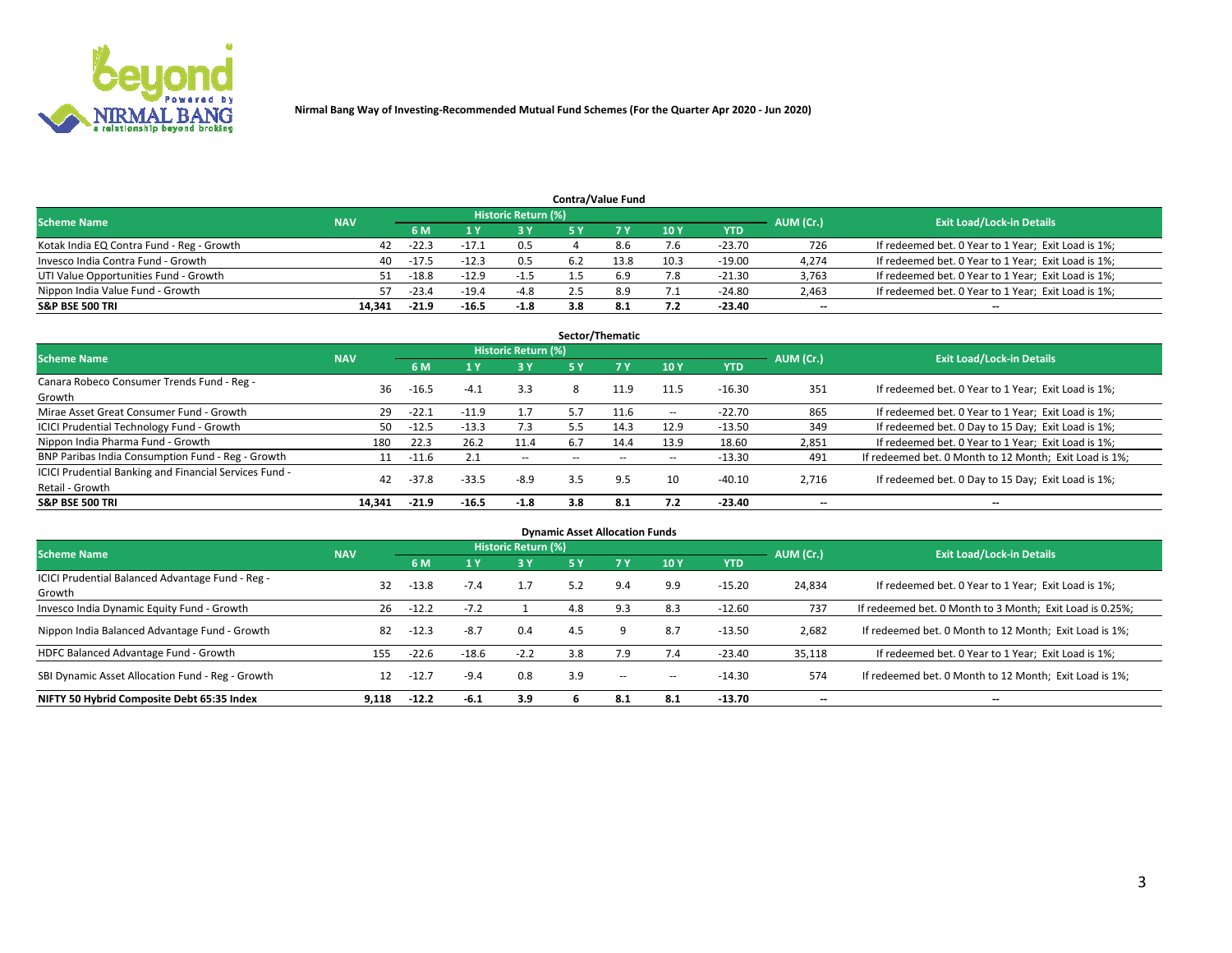

| <b>Hybrid Aggressive</b>                        |            |         |         |                     |                          |        |        |          |           |                                                        |  |  |  |
|-------------------------------------------------|------------|---------|---------|---------------------|--------------------------|--------|--------|----------|-----------|--------------------------------------------------------|--|--|--|
| <b>Scheme Name</b>                              | <b>NAV</b> |         |         | Historic Return (%) |                          |        |        |          | AUM (Cr.) | <b>Exit Load/Lock-in Details</b>                       |  |  |  |
|                                                 |            | 6 M     |         | 3 Y                 |                          |        | 10Y    | YTD      |           |                                                        |  |  |  |
| ICICI Prudential Equity & Debt Fund - Growth    | 114        | $-16.9$ | $-12.5$ | $-0.8$              |                          | 10.5   | 10.7   | $-18.90$ | 17,696    | If redeemed bet. 0 Year to 1 Year; Exit Load is 1%;    |  |  |  |
| Mirae Asset Hybrid - Equity Fund - Reg - Growth | 13         | $-14.7$ | $-8.2$  | 2.1                 | $\overline{\phantom{a}}$ | $\sim$ | $\sim$ | $-16.60$ | 3,314     | If redeemed bet. 0 Year to 1 Year; Exit Load is 1%;    |  |  |  |
| SBI Equity Hybrid Fund - Growth                 | 122        | $-14.3$ | -6.6    |                     |                          |        | 9.7    | $-16.00$ | 29,106    | If redeemed bet. 0 Month to 12 Month; Exit Load is 1%; |  |  |  |
| Canara Robeco Equity Hybrid Fund - Growth       | 151        | $-9.0$  | -1.5    | 3.3                 |                          |        | 10.3   | $-10.40$ | 2,912     | If redeemed bet. 0 Year to 1 Year; Exit Load is 1%;    |  |  |  |
| NIFTY 50 Hybrid Composite Debt 65:35 Index      | 9,118      | $-12.2$ | -6.1    | 3.9                 |                          | 8.1    | 8.1    | $-13.70$ | $- -$     | $\overline{\phantom{a}}$                               |  |  |  |

| <b>Arbitrage Fund</b>                      |            |    |     |      |                     |  |  |       |            |           |                                                          |  |  |
|--------------------------------------------|------------|----|-----|------|---------------------|--|--|-------|------------|-----------|----------------------------------------------------------|--|--|
| <b>Scheme Name</b>                         | <b>NAV</b> |    |     |      | Historic Return (%) |  |  |       |            | AUM (Cr.) | <b>Exit Load/Lock-in Details</b>                         |  |  |
|                                            |            |    | 1 M | ιM   | 6 M                 |  |  | $-3V$ | <b>YTD</b> |           |                                                          |  |  |
| IDFC Arbitrage Fund - Reg - Growth         |            |    |     | 4. h | 4.7                 |  |  | 5.9   | 5.10       | 6.607     | If redeemed bet. 0 Month to 1 Month; Exit Load is 0.25%; |  |  |
| Kotak Equity Arbitrage Fund - Reg - Growth |            | 28 |     |      | 5.4                 |  |  |       | 5.90       | 12.043    | If redeemed bet. 0 Day to 30 Day; Exit Load is 0.25%;    |  |  |
| Nippon India Arbitrage Fund - Growth       |            | 20 | 8.8 |      |                     |  |  |       | 6.00       | 7.068     | If redeemed bet. 0 Month to 1 Month; Exit Load is 0.25%; |  |  |

| <b>Equity Saver</b>                      |            |    |      |    |                     |       |        |        |            |                          |                                                        |  |  |
|------------------------------------------|------------|----|------|----|---------------------|-------|--------|--------|------------|--------------------------|--------------------------------------------------------|--|--|
| <b>Scheme Name</b>                       | <b>NAV</b> |    |      |    | Historic Return (%) |       |        |        |            | AUM (Cr.)                | <b>Exit Load/Lock-in Details</b>                       |  |  |
|                                          |            |    | 6 M  |    | o v                 |       |        | 10Y    | <b>YTD</b> |                          |                                                        |  |  |
| Axis Equity Saver Fund - Reg - Growth    |            | 12 | -8.6 |    |                     | $- -$ | $-$    | $\sim$ | $-9.20$    | 700                      | If redeemed bet. 0 Month to 12 Month; Exit Load is 1%; |  |  |
| Kotak Equity Savings Fund - Reg - Growth |            | 14 | -6.0 |    |                     |       | $\sim$ | $\sim$ | $-6.90$    | 1.492                    | If redeemed bet. 0 Year to 1 Year; Exit Load is 1%;    |  |  |
| CRISIL Hybrid 50+50 - Moderate Index*    | $- -$      |    | --   | -- | $-$                 | $- -$ | $\sim$ | $-$    | $-$        | $\overline{\phantom{a}}$ | $-$                                                    |  |  |

| <b>Liquid Funds</b>                 |                          |           |     |                            |     |     |            |                          |                          |                                  |  |  |  |
|-------------------------------------|--------------------------|-----------|-----|----------------------------|-----|-----|------------|--------------------------|--------------------------|----------------------------------|--|--|--|
| <b>Scheme Name</b>                  | <b>NAV</b>               |           |     | <b>Historic Return (%)</b> |     |     | <b>YTM</b> | Avg                      | AUM (Cr.)                | <b>Exit Load/Lock-in Details</b> |  |  |  |
|                                     |                          | <b>1W</b> | 2 W | 1 M                        | з м | 1 Y |            | <b>Maturity</b>          |                          |                                  |  |  |  |
| Axis Liquid Fund - Growth           | 2,208                    | 5.9       | 4.9 | 5.5                        | 5.9 |     | 4.49       | $\sim$                   | 25,860                   | *Ref Footnote                    |  |  |  |
| IDFC Cash Fund - Reg - Growth       | 2,405                    | 5.3       | 4.b | 5.1                        |     |     | 4.89       | $\sim$                   | 11,992                   | *Ref Footnote                    |  |  |  |
| Mahindra Liquid Fund - Reg - Growth | 1,290                    | 57        | 4.9 | 5.4                        |     |     | 4.85       | $\overline{\phantom{a}}$ | 2,280                    | *Ref Footnote                    |  |  |  |
| Kotak Liquid Fund - Reg - Growth    | 4,023                    | 5.3       | 4.8 | 5.1                        |     | 5.8 | 4.37       | $\sim$                   | 27,398                   | *Ref Footnote                    |  |  |  |
| <b>CRISIL Liquid Fund Index</b>     | $\overline{\phantom{a}}$ | 6.8       | 5.8 | 5.7                        |     | 6.2 | $-$        | $- -$                    | $\overline{\phantom{a}}$ | $- -$                            |  |  |  |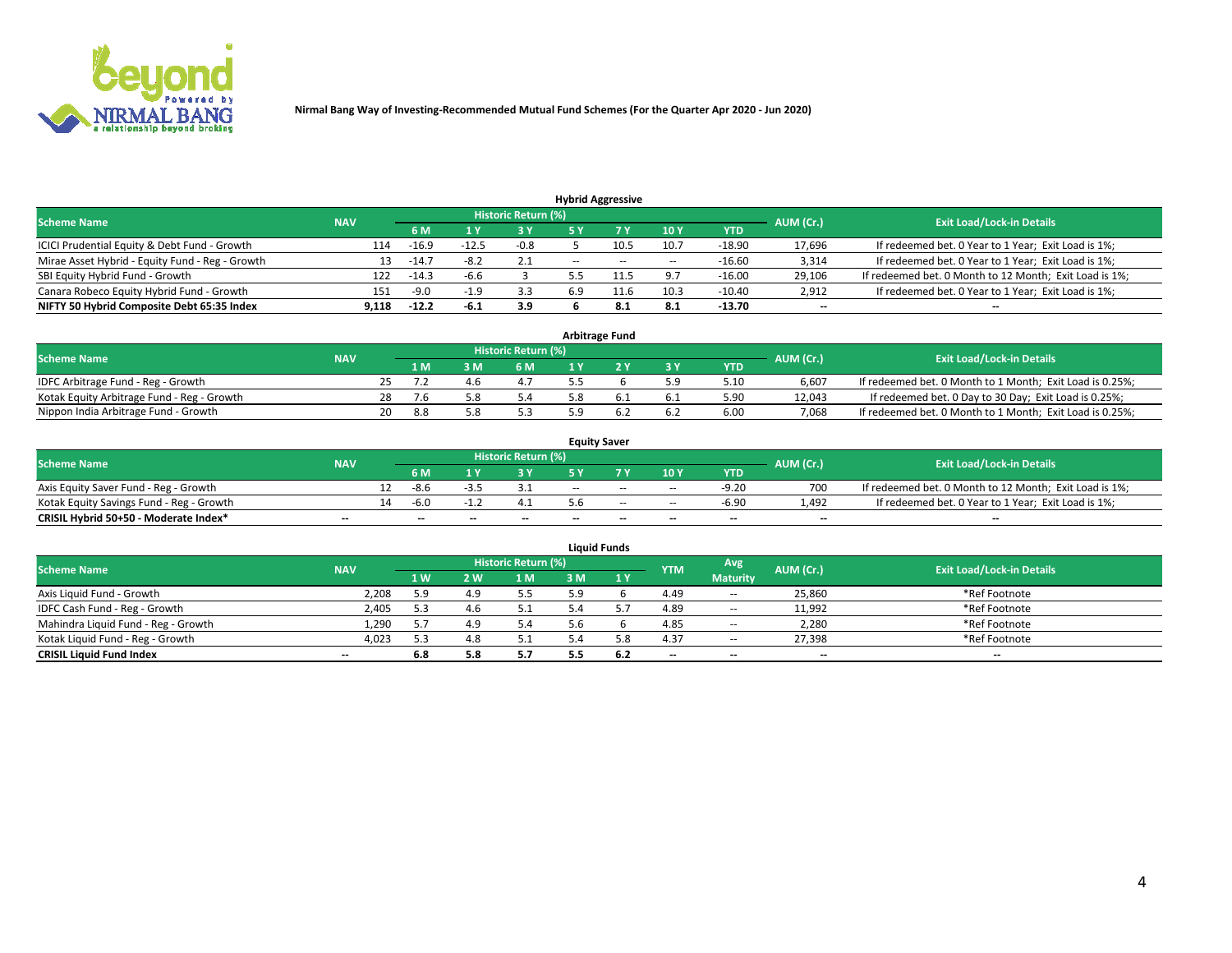

| <b>Ultra Short Fund</b>                       |            |      |     |                     |       |       |            |                 |                          |                                  |  |  |  |  |
|-----------------------------------------------|------------|------|-----|---------------------|-------|-------|------------|-----------------|--------------------------|----------------------------------|--|--|--|--|
| <b>Scheme Name</b>                            | <b>NAV</b> |      |     | Historic Return (%) |       |       | <b>YTM</b> | Avg             | AUM (Cr.)                | <b>Exit Load/Lock-in Details</b> |  |  |  |  |
|                                               |            | 1 M  | : M | 6 M                 |       | י פ   |            | <b>Maturity</b> |                          |                                  |  |  |  |  |
| IDFC Ultra Short Term Fund - Reg - Growth     |            | -96  |     | 6.6                 |       | $- -$ | 5.87       | $\sim$          | 4.709                    | Nil                              |  |  |  |  |
| Sundaram Ultra Short Term Fund - Reg - Growth |            | -8.6 |     | 5.3                 | $- -$ | $-$   | 5.31       | $\sim$          | 323                      | Nil                              |  |  |  |  |
| L&T Ultra Short Term Fund - Growth            | 33         | 10.3 |     | 6.5                 |       |       | 5.73       | 0.54            | 1,616                    | Nil                              |  |  |  |  |
| <b>NIFTY Ultra Short Duration Debt Index</b>  | 4,095      | -8.7 |     | 6.6                 |       | 7.6   | $- -$      | $-$             | $\overline{\phantom{a}}$ | $- -$                            |  |  |  |  |

| <b>Money Market Fund</b>                         |            |      |     |                            |     |     |            |                 |           |                                  |  |  |  |  |
|--------------------------------------------------|------------|------|-----|----------------------------|-----|-----|------------|-----------------|-----------|----------------------------------|--|--|--|--|
| <b>Scheme Name</b>                               | <b>NAV</b> |      |     | <b>Historic Return (%)</b> |     |     | <b>YTM</b> | Avg             | AUM (Cr.) | <b>Exit Load/Lock-in Details</b> |  |  |  |  |
|                                                  |            | 1 M  | 3 M | 6 M                        |     | ע כ |            | <b>Maturity</b> |           |                                  |  |  |  |  |
| Aditya Birla Sun Life Money Manager Fund - Reg - | 272        |      |     |                            |     |     | 6.57       |                 | 8,222     | Nil                              |  |  |  |  |
| Growth                                           |            |      |     |                            |     |     |            | $\sim$          |           |                                  |  |  |  |  |
| Nippon India Money Market Fund - Growth          | 3.063      | 10.7 |     | 6.7                        |     |     | 6.22       | $- -$           | 4,136     | Nil                              |  |  |  |  |
| <b>CRISIL Liquid Fund Index</b>                  | $- -$      | 5.7  | 5.5 | 5.6                        | 6.2 | --  | $-$        | $- -$           | $- -$     | $-$                              |  |  |  |  |

| <b>Short Term Fund</b>                          |            |     |      |     |                            |    |  |            |                          |           |                                  |  |  |
|-------------------------------------------------|------------|-----|------|-----|----------------------------|----|--|------------|--------------------------|-----------|----------------------------------|--|--|
| <b>Scheme Name</b>                              | <b>NAV</b> |     |      |     | <b>Historic Return (%)</b> |    |  | <b>YTM</b> | Avg                      | AUM (Cr.) | <b>Exit Load/Lock-in Details</b> |  |  |
|                                                 |            |     | 1 M  | 3 M | 6 M                        |    |  |            | <b>Maturity</b>          |           |                                  |  |  |
| Axis Short Term Fund - Growth                   |            | 22  | 20.8 | 6.9 | 8.4                        |    |  | 6.92       | $\overline{\phantom{a}}$ | 5,560     | Nil                              |  |  |
| HDFC Short Term Debt Fund - Growth              |            | 23. | 21.8 |     | 8.5                        | 10 |  | 7.48       | $\sim$                   | 11,000    | Nil                              |  |  |
| IDFC Bond Fund - Short Term Plan - Reg - Growth |            | 42  | 20.4 |     |                            |    |  | 6.52       | $\sim$ $-$               | 11,459    | Nil                              |  |  |
| Kotak Bond Short Term Fund - Reg - Growth       |            | 39  | 24.4 |     | 8.5                        |    |  | 7.04       | $\sim$                   | 9,928     | Nil                              |  |  |
| L&T Short Term Bond Fund - Reg - Growth         |            | 20. | 24.3 | 9.9 | 9.2                        |    |  | 6.12       | 2.68                     | 4,422     | Nil                              |  |  |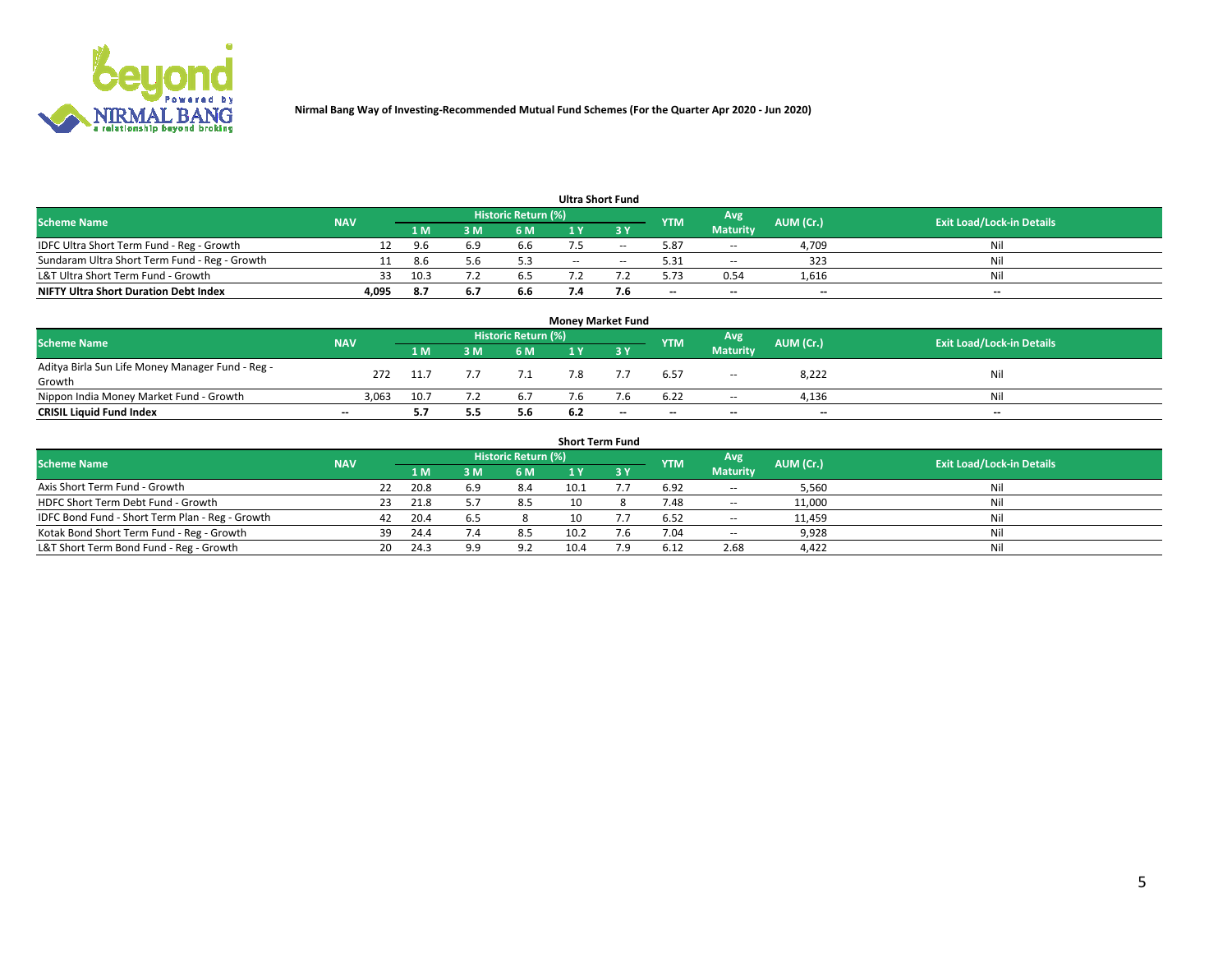

| <b>Low Duration Fund</b>                  |            |      |     |                     |  |  |            |                 |           |                                  |  |  |  |  |
|-------------------------------------------|------------|------|-----|---------------------|--|--|------------|-----------------|-----------|----------------------------------|--|--|--|--|
| <b>Scheme Name</b>                        | <b>NAV</b> |      |     | Historic Return (%) |  |  | <b>YTM</b> | Avg             | AUM (Cr.) | <b>Exit Load/Lock-in Details</b> |  |  |  |  |
|                                           |            | 1 M  | 3 M | 6 M                 |  |  |            | <b>Maturity</b> |           |                                  |  |  |  |  |
| Axis Treasury Advantage Fund - Growth     | 2.275      | 12.3 |     | 6.6                 |  |  | 6.52       | $\sim$          | 4.625     | Nil                              |  |  |  |  |
| Canara Robeco Savings Fund - Reg - Growth |            | 12.4 |     | b.4                 |  |  |            | $\sim$          | 889       | Nil                              |  |  |  |  |
| IDFC Low Duration Fund - Reg - Growth     | 29         | ذ.13 |     | 6.8                 |  |  | 5.93       | $\sim$          | 4.045     | Nil                              |  |  |  |  |

| <b>Banking &amp; PSU Bond Funds</b>            |            |      |     |                            |  |  |            |                          |           |                                  |  |  |  |  |
|------------------------------------------------|------------|------|-----|----------------------------|--|--|------------|--------------------------|-----------|----------------------------------|--|--|--|--|
| <b>Scheme Name</b>                             | <b>NAV</b> |      |     | <b>Historic Return (%)</b> |  |  | <b>YTM</b> | Avg                      | AUM (Cr.) | <b>Exit Load/Lock-in Details</b> |  |  |  |  |
|                                                |            | 1 M  | 3 M | 6 M                        |  |  |            | <b>Maturity</b>          |           |                                  |  |  |  |  |
| Axis Banking & PSU Debt Fund - Growth          | 1.934      | 22.9 |     |                            |  |  | 6.50       | $\sim$                   | 13,709    | Nil                              |  |  |  |  |
| Kotak Banking and PSU Debt Fund - Reg - Growth |            | 25.1 |     | 8.9                        |  |  | 6.79       | $\overline{\phantom{a}}$ | 5.528     | Nil                              |  |  |  |  |
| IDFC Banking & PSU Debt Fund - Reg - Growth    |            | 26.2 |     | 9.5                        |  |  | 6.52       | $\sim$                   | 13,956    | Nil                              |  |  |  |  |

| <b>Corporate Bond Funds</b>                         |            |      |      |                     |      |  |            |                          |           |                                                         |  |  |  |  |
|-----------------------------------------------------|------------|------|------|---------------------|------|--|------------|--------------------------|-----------|---------------------------------------------------------|--|--|--|--|
| <b>Scheme Name</b>                                  | <b>NAV</b> |      |      | Historic Return (%) |      |  | <b>YTM</b> | Avg                      | AUM (Cr.) | <b>Exit Load/Lock-in Details</b>                        |  |  |  |  |
|                                                     |            | 1 M. |      | 6 M                 |      |  |            | <b>Maturity</b>          |           |                                                         |  |  |  |  |
| ICICI Prudential Corporate Bond Fund - Reg - Growth |            | 23.8 |      | 8.6                 | 10.1 |  | 7.13       | 3.37                     | 11,860    | Nil                                                     |  |  |  |  |
| L&T Triple Ace Bond Fund - Reg - Growth             | 53.        | 51.6 | 10.5 | 13.5                | 15.4 |  | 7.26       | 7.75                     | 3.314     | If redeemed bet. 0 Month to 3 Month; Exit Load is 0.5%; |  |  |  |  |
| Kotak Corporate Bond Fund - Std - Growth            | 2.717      | 16.2 |      |                     | 9.2  |  | 6.49       | $\overline{\phantom{a}}$ | 4,032     | Nil                                                     |  |  |  |  |

| <b>Credit Risk Fund</b>                    |            |    |         |         |                            |     |     |            |                 |           |                                                           |  |  |
|--------------------------------------------|------------|----|---------|---------|----------------------------|-----|-----|------------|-----------------|-----------|-----------------------------------------------------------|--|--|
| <b>Scheme Name</b>                         | <b>NAV</b> |    |         |         | <b>Historic Return (%)</b> |     |     | <b>YTM</b> | Avg             | AUM (Cr.) | <b>Exit Load/Lock-in Details</b>                          |  |  |
|                                            |            |    | 1 M     | 3 M     | 6 M                        |     | 3 Y |            | <b>Maturity</b> |           |                                                           |  |  |
| ICICI Prudential Credit Risk Fund - Growth |            | 22 | 1.9     |         | 6.8                        | 8.6 |     | 9.37       | 1.59            | 7,956     | If redeemed bet. 0 Year to 1 Year; Exit Load is 1%;       |  |  |
| Kotak Credit Risk Fund - Reg - Growth      |            | 22 | $-14.5$ | $-10.7$ | 0.4                        | 5.4 |     | 8.76       | $\sim$          | 2,662     | If redeemed bet. 0 Year to 1 Year; Exit Load is 1%;       |  |  |
|                                            |            |    |         |         |                            |     |     |            |                 |           | If redeemed bet. 0 Month to 12 Month; Exit Load is 3%; If |  |  |
| SBI Credit Risk Fund - Growth              |            |    | ∴0-     | -0.8    | 4.1                        | b.b | 6.1 | 8.77       | $\sim$          | 4,149     | redeemed bet. 12 Month to 24 Month; Exit Load is 1.5%; If |  |  |
|                                            |            |    |         |         |                            |     |     |            |                 |           | redeemed bet. 24 Month to 36 Month; Exit Load is 0.75%;   |  |  |